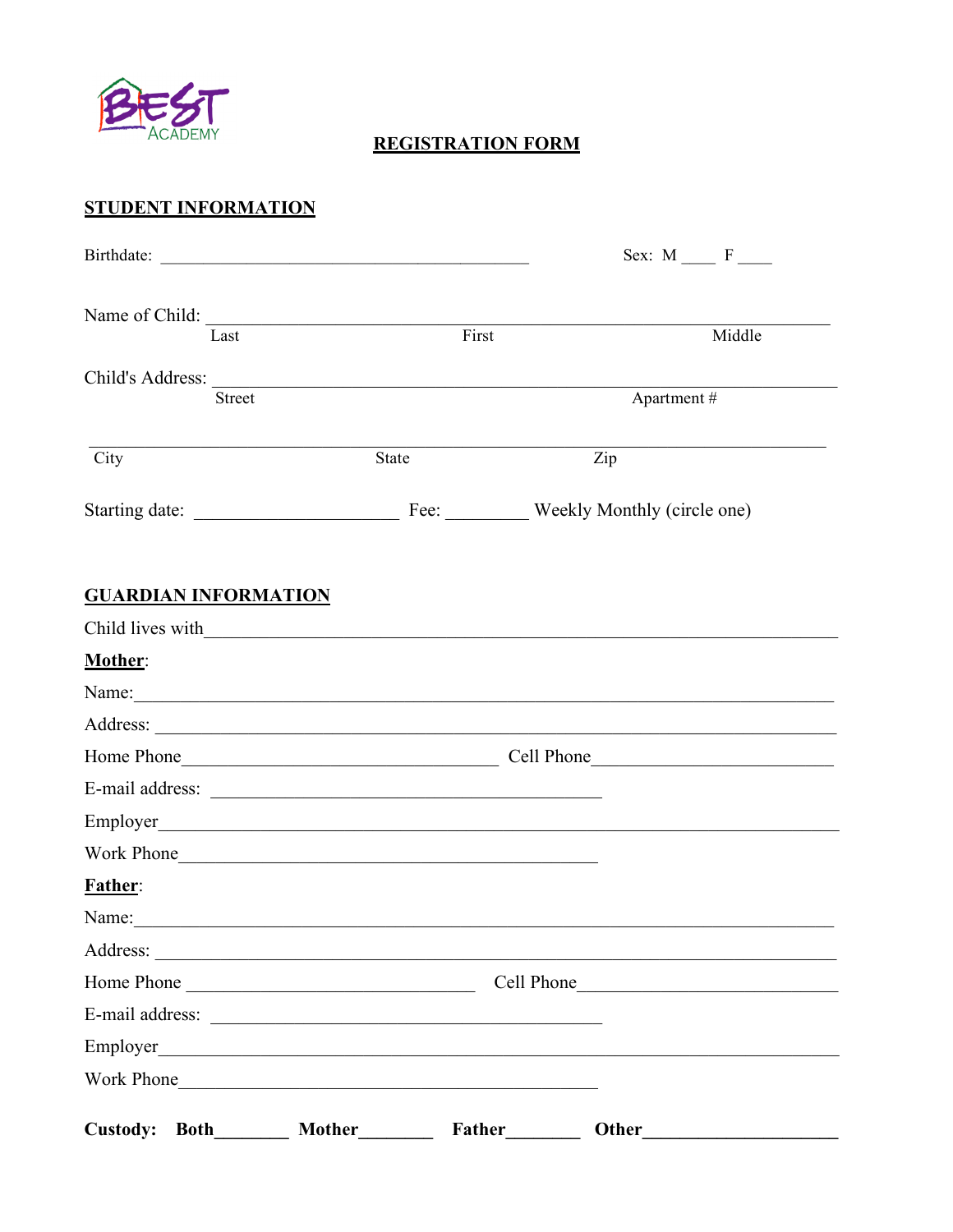# PERSON(S) AUTHORIZED FOR PICK-UPS:

| Name:<br>Phone $\#$ :<br>Name:<br>Name: Name: Name: Name: Name: Name: Name: Name: Name: Name: Name: Name: Name: Name: Name: Name: Name: Name: Name: Name: Name: Name: Name: Name: Name: Name: Name: Name: Name: Name: Name: Name: Name: Name: Name: Name: Name:<br>Is there a custody agreement? If yes, give information.<br>,我们也不能在这里的人,我们也不能在这里的人,我们也不能在这里的人,我们也不能在这里的人,我们也不能在这里的人,我们也不能在这里的人,我们也不能在这里的人,我们也 |
|-----------------------------------------------------------------------------------------------------------------------------------------------------------------------------------------------------------------------------------------------------------------------------------------------------------------------------------------------------------------------------------------------------------------|
|                                                                                                                                                                                                                                                                                                                                                                                                                 |
|                                                                                                                                                                                                                                                                                                                                                                                                                 |
|                                                                                                                                                                                                                                                                                                                                                                                                                 |
|                                                                                                                                                                                                                                                                                                                                                                                                                 |
|                                                                                                                                                                                                                                                                                                                                                                                                                 |
|                                                                                                                                                                                                                                                                                                                                                                                                                 |
| ,我们也不能在这里的人,我们也不能在这里的人,我们也不能在这里的人,我们也不能在这里的人,我们也不能在这里的人,我们也不能在这里的人,我们也不能在这里的人,我们也                                                                                                                                                                                                                                                                                                                               |
|                                                                                                                                                                                                                                                                                                                                                                                                                 |
| Address and the contract of the contract of the contract of the contract of the contract of the contract of the contract of the contract of the contract of the contract of the contract of the contract of the contract of th                                                                                                                                                                                  |
| Alternate Phone                                                                                                                                                                                                                                                                                                                                                                                                 |
|                                                                                                                                                                                                                                                                                                                                                                                                                 |
|                                                                                                                                                                                                                                                                                                                                                                                                                 |

| **Name:                                                                                                                         | <u> 1980 - John Stone, Amerikaansk politiker († 1901)</u>                                                             |  |
|---------------------------------------------------------------------------------------------------------------------------------|-----------------------------------------------------------------------------------------------------------------------|--|
| Address                                                                                                                         |                                                                                                                       |  |
| Phone<br><u> Alexandria de la construcción de la construcción de la construcción de la construcción de la construcción de l</u> | Alternate Phone                                                                                                       |  |
|                                                                                                                                 |                                                                                                                       |  |
|                                                                                                                                 |                                                                                                                       |  |
| **Name:                                                                                                                         |                                                                                                                       |  |
| Address                                                                                                                         | <u> 1989 - Johann Stoff, deutscher Stoff, der Stoff, der Stoff, der Stoff, der Stoff, der Stoff, der Stoff, der S</u> |  |
| Phone<br><u> 1980 - Johann John Stoff, deutscher Stoffen und der Stoffen und der Stoffen und der Stoffen und der Stoffen u</u>  | Alternate Phone                                                                                                       |  |
| Relationship:                                                                                                                   |                                                                                                                       |  |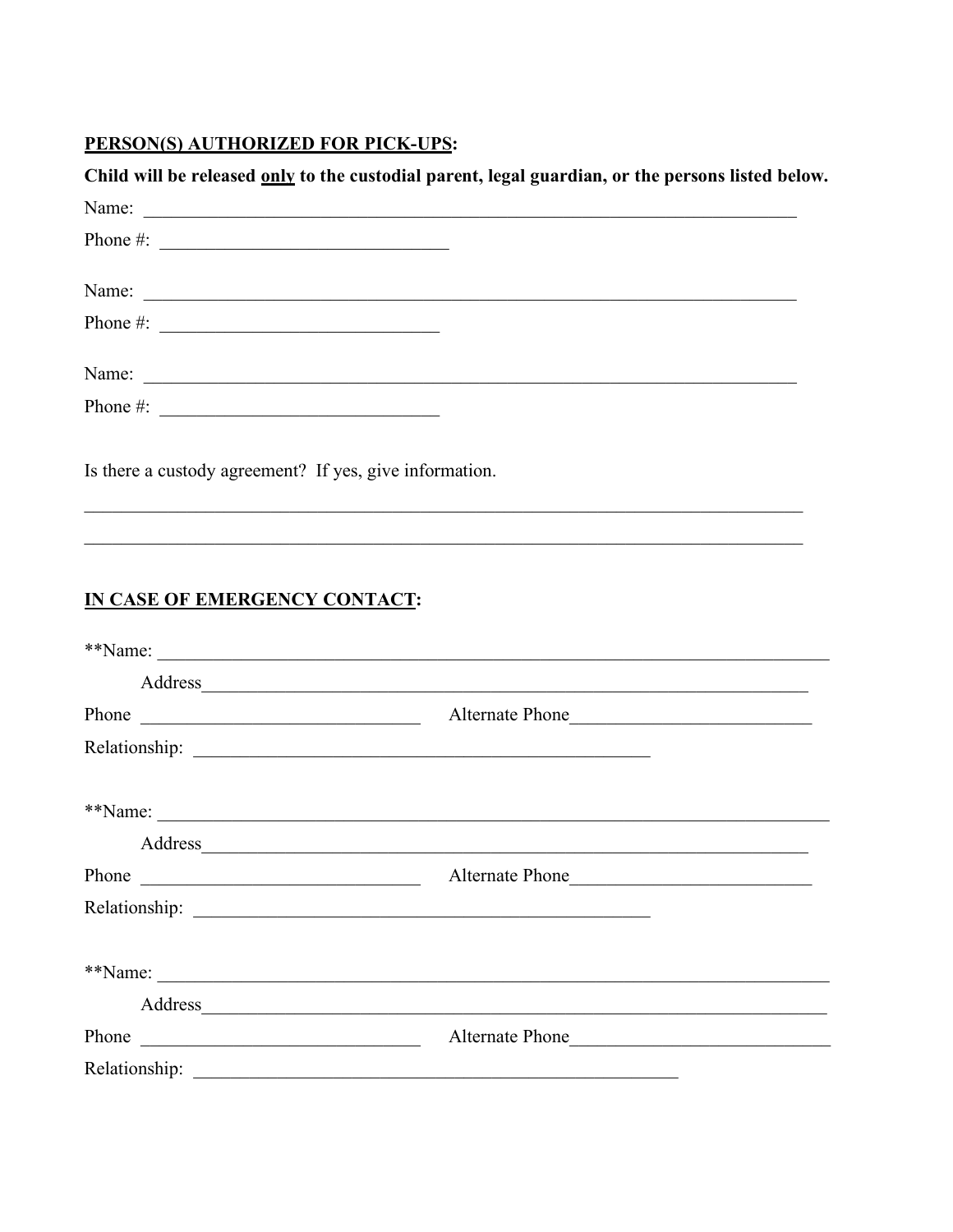### **EMERGENCY HEALTH INFORMATION**

| Doctor:               |  |
|-----------------------|--|
|                       |  |
|                       |  |
|                       |  |
| Dentist:              |  |
| Phone $\#$ :          |  |
| Dental Insurance No.: |  |
|                       |  |

# **IMMUNIZATION RECORD** (list full dates)

| <b>DPT</b>              |  |
|-------------------------|--|
| Polio                   |  |
| <b>MMR</b>              |  |
| Hib-D (Meningitis)      |  |
| School Entry $(DPT, P)$ |  |
|                         |  |

### **SOCIAL INFORMATION**

Names of siblings or others living at home:

| Name                                                      | Relationship                  | Age |
|-----------------------------------------------------------|-------------------------------|-----|
| Name                                                      |                               | Age |
| Name                                                      | Relationship<br><u>Letter</u> | Age |
| Name                                                      | Relationship                  | Age |
| Has the child attended daycare/pre-school previously? Y N |                               |     |
| Name of facility:                                         |                               |     |
| Where:                                                    |                               |     |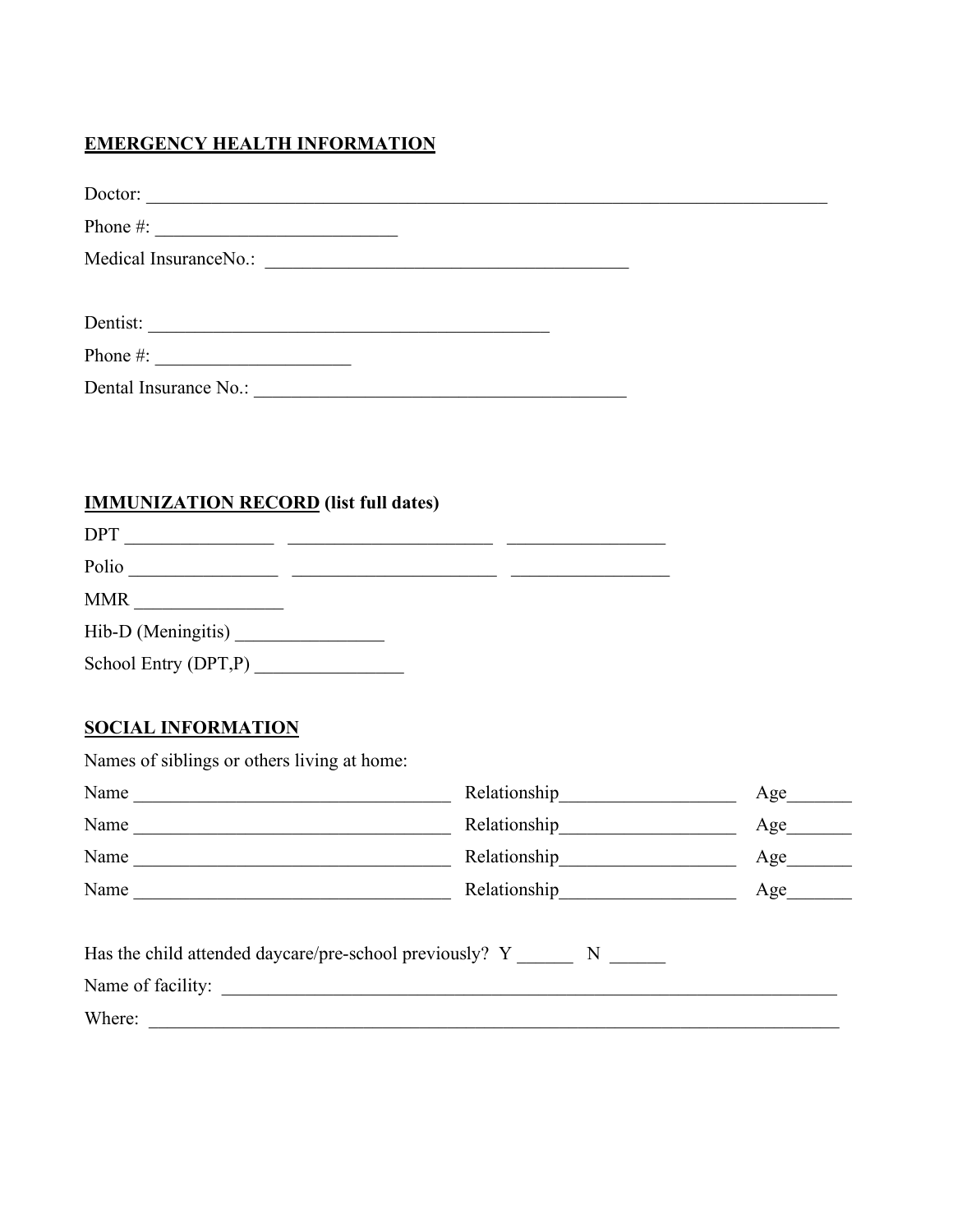### **HEALTH/NUTRITION INFORMATION**

| Has this child ever been in the hospital or been seriously ill at home? $Y \_\_\_\_N$ N                                                                                                                                                                                                           |  |
|---------------------------------------------------------------------------------------------------------------------------------------------------------------------------------------------------------------------------------------------------------------------------------------------------|--|
| If yes, explain<br><u> 1989 - Johann John Stoff, deutscher Stoffen und der Stoffen und der Stoffen und der Stoffen und der Stoffen un</u><br>Has the child ever had a serious accident? $Y_{\text{max}} N_{\text{max}}$ If yes, explain                                                           |  |
|                                                                                                                                                                                                                                                                                                   |  |
| When was the last time this child saw a doctor? _________________________________                                                                                                                                                                                                                 |  |
|                                                                                                                                                                                                                                                                                                   |  |
| Briefly, what was the reason?<br><u> 1999 - 1999 - 1999 - 1999 - 1999 - 1999 - 1999 - 1999 - 1999 - 1999 - 1999 - 1999 - 1999 - 1999 - 1999 - 199</u>                                                                                                                                             |  |
| Is this child on any daily medication? $Y_{\text{max}} N_{\text{max}}$ If yes, explain:                                                                                                                                                                                                           |  |
| Is this child prone to any illnessess (ie. throat, ear, bladder,) $Y \_\_\_N \_\_\_\_N$                                                                                                                                                                                                           |  |
|                                                                                                                                                                                                                                                                                                   |  |
|                                                                                                                                                                                                                                                                                                   |  |
| <u> 1989 - Johann Harry Harry Harry Harry Harry Harry Harry Harry Harry Harry Harry Harry Harry Harry Harry Harry</u><br>Is this child toilet trained? $Y \_ N \_ N \_ At what age?$<br>If this child is in the process of being toileted what words does the child use and explain the procedure |  |
| Does this child nap? $Y_{\_\_\_N}$ N                                                                                                                                                                                                                                                              |  |
| If yes, explain (ie. time, length, where, routine)                                                                                                                                                                                                                                                |  |
| Does this child sleep through the night? $Y_{\text{max}} N_{\text{max}}$ If no, please explain                                                                                                                                                                                                    |  |
| Explain your child's eating habits (ie. bottles, finger foods, solids, food dislikes, )                                                                                                                                                                                                           |  |
|                                                                                                                                                                                                                                                                                                   |  |
|                                                                                                                                                                                                                                                                                                   |  |